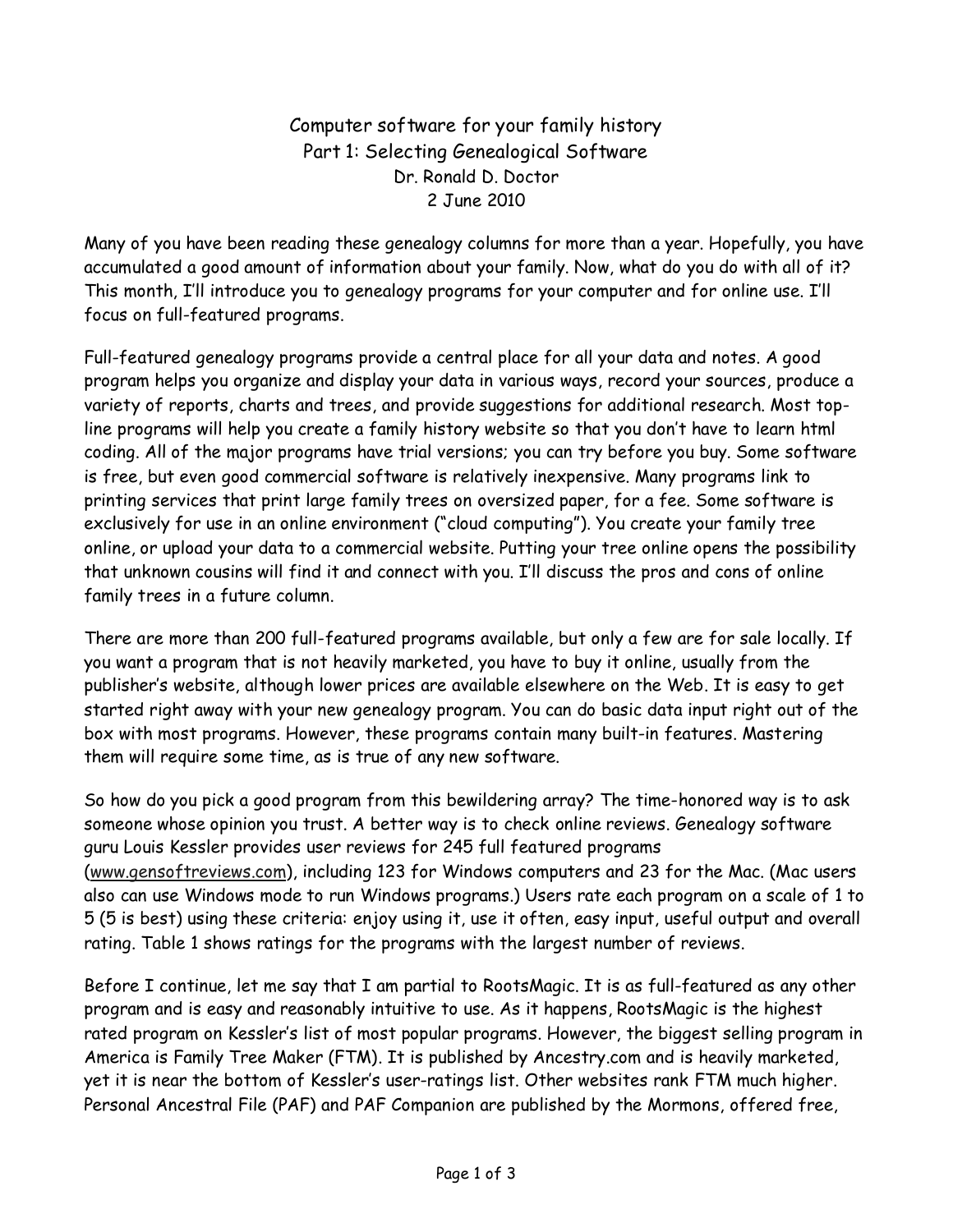and are very popular. In 2005, the LDS announced it no longer would update PAF, so the program is not in Table 1, although it still is available at FamilySearch.org. On the other hand, Dorotree, which is oriented specifically to Jewish genealogy is in Table 1 even though Kessler has no reviews for it because it allows you to input your data in both Hebrew and English. A relatively new Israeli-developed program, Family Tree Builder, also deserves mention. It offers cutting edge features like face matching in photographs that are in the MyHeritage.com online database. The program searches up to 5 spelling variations of your surname in more than 1,500 online databases. I expect features like these soon will be included in other mainstream genealogy programs.

Almost all these programs have active online discussion groups that provide good user support. In addition, RootsMagic (Leslie@LawsonResearch.net) and The Master Genealogist (http://www.gfo.org/intgrp/tmg.htm) sponsor local groups that hold periodic meetings. Advice also is available through the Computer Interest Group at the Genealogical Forum of Oregon. Contact Marty Krauter (mkrauter@pacifier.com) for more information.

Next month I'll discuss some key features of family history software. In the meantime, the Jewish Genealogical Society of Oregon will have a special meeting on 1 July 2010. Dan Horowitz, an IAJGS Board Member will discuss new developments in genealogical software including face recognition, photo tagging and "supersearching". Contact Barbara Hershey (barbara.hershey@comcast.net) for more information.